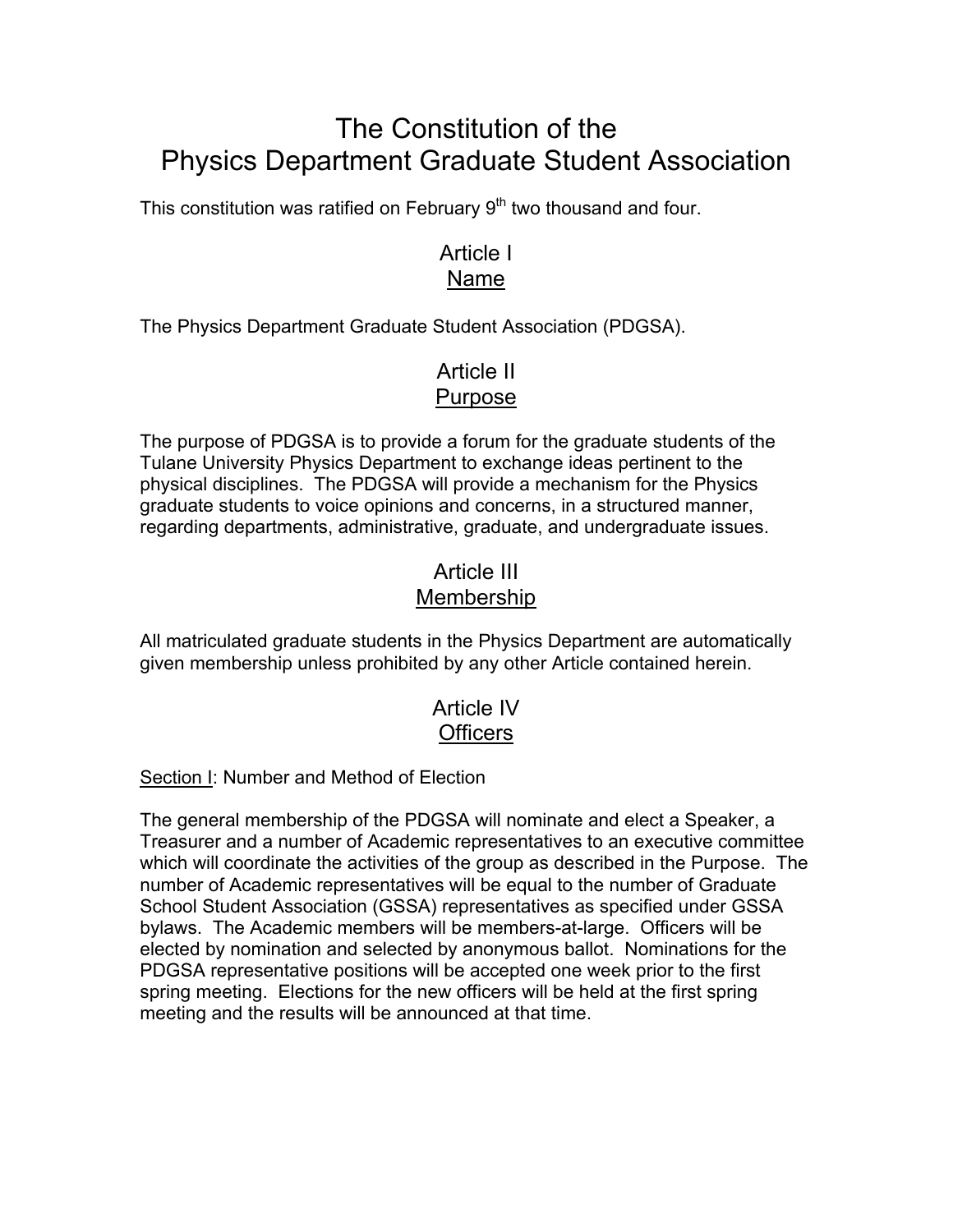#### Section II: Duties of Officers

- Speaker: The speaker will be responsible for coordinating and leading all PDGSA meetings and bringing up issues to the general membership. It will also be the speaker's responsibility to arrange a location and time for all meetings. The speaker will be responsible for all PDGSA correspondence and presenting any resolutions to the appropriate entities.
- Treasurer: The treasurer will be responsible for keeping track of all financial records, preparing accounting reports and filing necessary paperwork with the GSSA. This financial officer will maintain a record of all important written documents.
- Academics: The Academic will be responsible for soliciting views and opinions of the Physics graduate students regarding any and all academic issues affecting the members of the department. As concerns are raised, the Academic representatives will bring these matters to the attention of the speaker who will raise the issues at general and executive PDGSA meetings. When needed the representatives will survey the general membership for a consensus on the subject.

#### Section III: Anonymity

All concerns, complaints, etc. expressed to the committee members are considered anonymous. Representatives must get a student's permission before using his or her name.

#### Section IV: Terms of Office

Representatives will serve one-year terms and can be re-elected to the same office. Each term of office begins June  $1<sup>st</sup>$  and ends May  $31<sup>st</sup>$  of the following year. In the event the Speaker should need to step down from office, the Treasurer will assume the Speaker's position. Likewise, should the Treasurer resign, one of the Academic representatives will be designated as a temporary appointee by vote among members of the executive committee whether nominations should be reopened for the position or wait for next spring's elections.

#### Section V: Impeachment

Any representative who does not fulfill their responsibilities will be subject to removal from their position by a two-thirds majority vote of the general membership. The motion for impeachment must be brought by one of the other representatives. In the event a representative is impeached for betraying a graduate students anonymity, that representative will additionally lose general